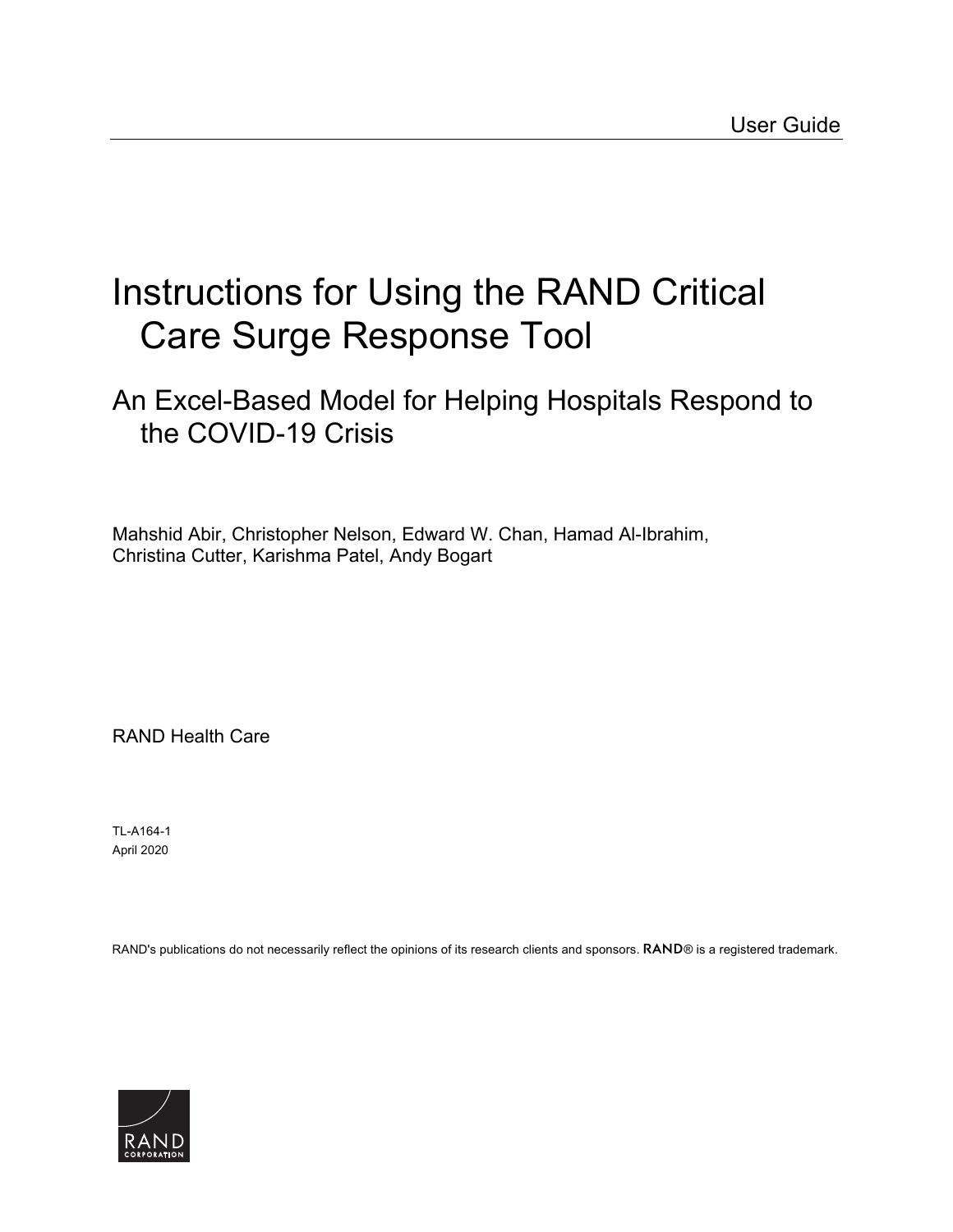For more information on this publication, visit [www.rand.org/t/TLA164-1](http://www.rand.org/t/TLA164-1)

Published by the RAND Corporation, Santa Monica, Calif. © Copyright 2020 RAND Corporation

RAND<sup>®</sup> is a registered trademark.

#### Limited Print and Electronic Distribution Rights

This document and trademark(s) contained herein are protected by law. This representation of RAND intellectual property is provided for noncommercial use only. Unauthorized posting of this publication online is prohibited. Permission is given to duplicate this document for personal use only, as long as it is unaltered and complete. Permission is required from RAND to reproduce, or reuse in another form, any of its research documents for commercial use. For information on reprint and linking permissions, please visit [www.rand.org/pubs/permissions.](http://www.rand.org/pubs/permissions)

The RAND Corporation is a research organization that develops solutions to public policy challenges to help make communities throughout the world safer and more secure, healthier and more prosperous. RAND is nonprofit, nonpartisan, and committed to the public interest.

RAND's publications do not necessarily reflect the opinions of its research clients and sponsors.

Support RAND Make a tax-deductible charitable contribution at [www.rand.org/giving/contribute](http://www.rand.org/giving/contribute)

[www.rand.org](http://www.rand.org)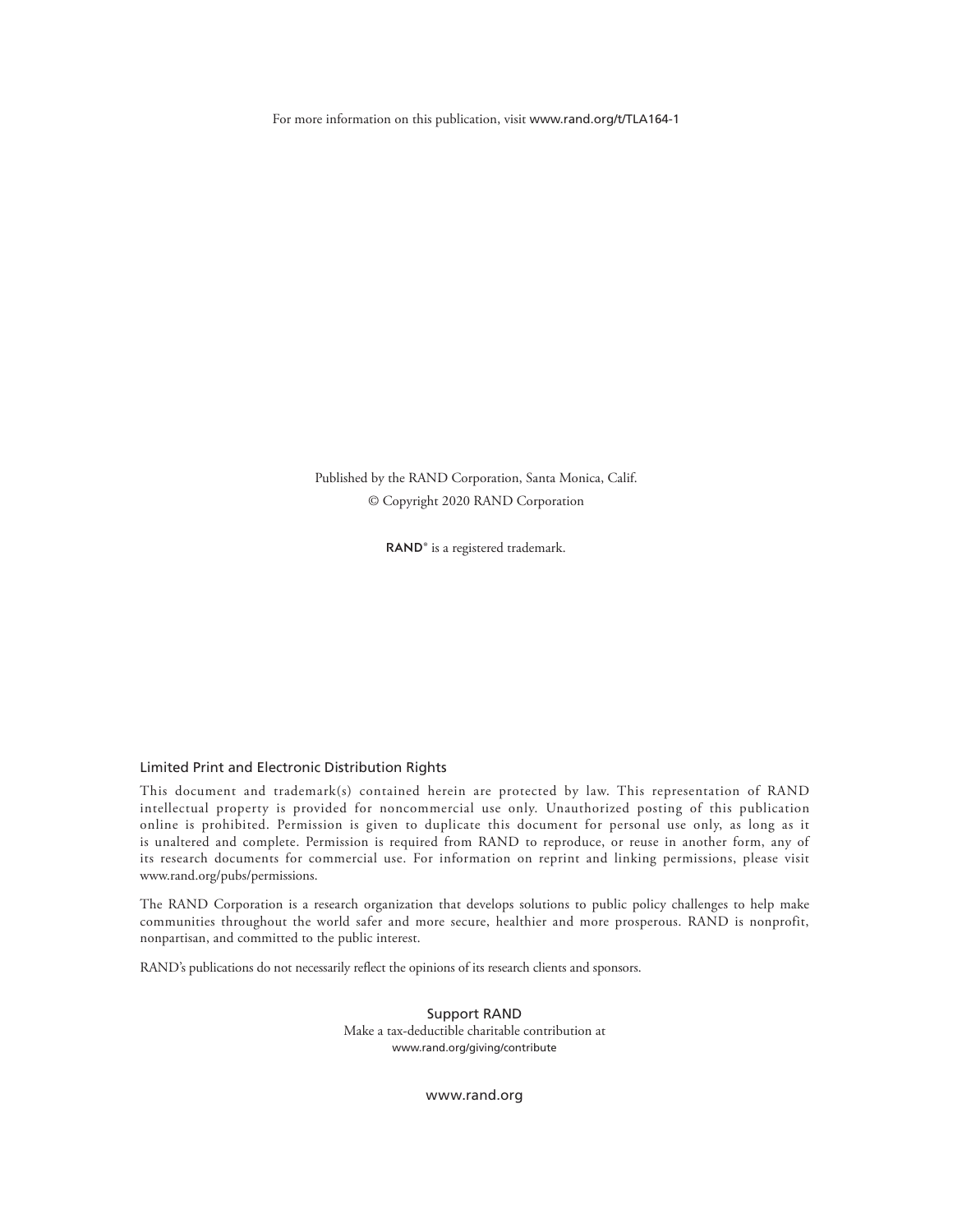The COVID-19 pandemic is placing extraordinary strains on the U.S. medical system, most especially hospitals. Hospitals are searching for ways to ramp up their surge capacity to provide critical care for the sickest COVID-19 patients. A team of RAND researchers undertook a quickturnaround study to examine a variety of strategies for creating critical care surge capacity in the nation's hospitals. As part of the project, they developed a user-friendly, Microsoft Excel–based tool that allows decisionmakers at all levels—hospitals, health care systems, states, regions—to estimate current critical care capacity and rapidly explore strategies for increasing it.

The Excel tool and this user guide are available at [www.rand.org/t/TLA164-1.](http://www.rand.org/t/TLA164-1) The full report documenting their research and the development of the tool, *Critical Care Surge Response Strategies for the 2020 COVID-19 Outbreak in the United States* (by Mahshid Abir, Christopher Nelson, Edward W. Chan, Hamad Al-Ibrahim, Christina Cutter, Karishma Patel, and Andy Bogart, Santa Monica, Calif.: RAND Corporation, 2020), is available at [www.rand.org/t/RRA164-1.](http://www.rand.org/t/RRA164-1)

This research was conducted within RAND Health Care, a division of the RAND Corporation. The division promotes healthier societies by improving health care systems in the United States and other countries. We do this by providing health care decisionmakers, practitioners, and consumers with actionable, rigorous, objective evidence to support their most complex decisions.

The RAND Corporation is a research organization that develops solutions to public policy challenges to help make communities throughout the world safer and more secure, healthier and more prosperous. RAND is nonprofit, nonpartisan, and committed to the public interest.

RAND's research findings and recommendations are based on data and evidence and therefore do not necessarily reflect the policy preferences or interests of its clients, donors, or supporters.

For more information about RAND Health Care, see [www.rand.org/health-care,](http://www.rand.org/health-care) or contact

Peter Hussey, Vice President and Director, RAND Health Care 1776 Main Street P.O. Box 2138 Santa Monica, CA 90407-2138 (310) 393-0411, ext. 7775 Hussey@rand.org

*Funding for this research was provided by gifts from RAND supporters and income from operations.*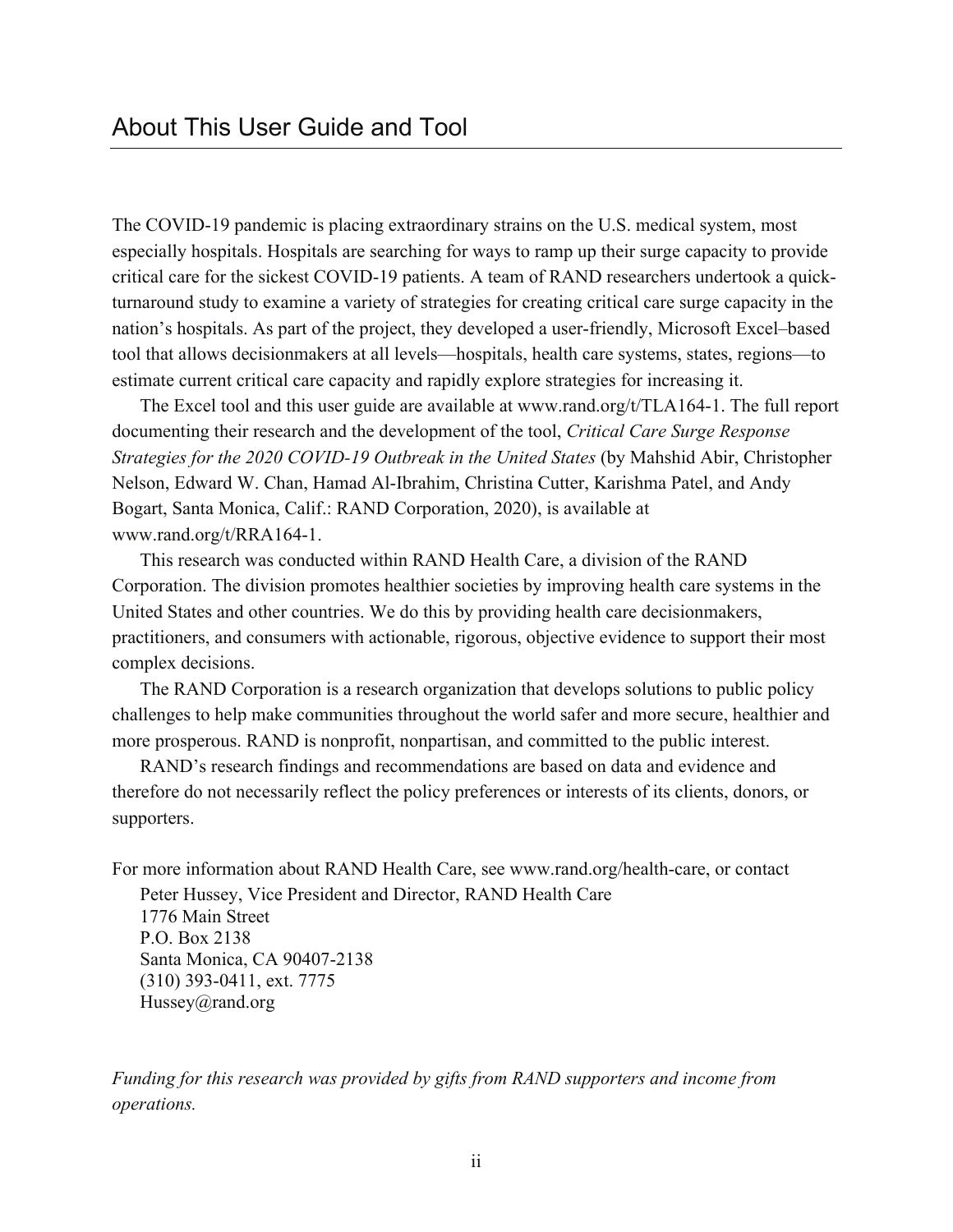Inputs to this Microsoft Excel spreadsheet model for managing critical care surge include (1) baseline number of beds, (2) critical care doctors and nurses, (3) respiratory therapists, and (4) ventilators. The model also allows users to set baseline numbers of intensive care unit (ICU) doctors, ICU nurses, and respiratory therapists per shift and ratios of these providers to patients (shift lengths are defined by the user and require no additional inputs). Further, it allows users to input information related to how critical care physicians, critical care nurses, and respiratory therapists might act as supervisors for "extender" care providers—including ICU doctors supervising hospitalists, ICU nurses supervising floor nurses, and respiratory therapists supervising nurse anesthetists; users set the ratios of supervisor-to-extender and extender-topatients. Users can also specify additional spaces that can be created and used as ICU space (e.g., through doubling patients in ICU rooms or using post-anesthesia care unit [PACU] space) and additional ventilators (e.g., through purchasing or sharing with other facilities) that can be added to create critical care surge capacity. The model then estimates the number of patients who can be cared for. It also identifies which among the three **staff** (critical care doctors, critical care nurses, and respiratory therapists), **space** (beds), and **stuff** (ventilators) resources is the limiting factor in increasing capacity.

On the *Model* tab, users enter their inputs and will see the outputs. Note that the numbers populating the *Model* tab when the tool is first launched are merely examples: Users should adjust them per the instructions below.

No macros are used; this spreadsheet should work on any version of Microsoft Excel running on any operating system.

The columns in the *Model* tab represent the five resources considered: critical care doctors, critical care nurses, respiratory therapists, ventilators, and beds. Moving down through the rows of the spreadsheet takes the user step-by-step through the calculations.

#### Starting Numbers

In the first line of input (row 3), enter the patient-to-staff or patient-to-resource ratio. For staff, this is the staffing ratio. For example, a "2" entered in the "Critical care nurses" column would mean that each critical care nurse could care for two patients. The patient-to-staff ratio is a value that the user will want to adjust and experiment with when examining different scenarios.

For ventilators and beds, the ratio is most likely to be "1." For example, each bed can only support one patient. However, that can also be changed by the user.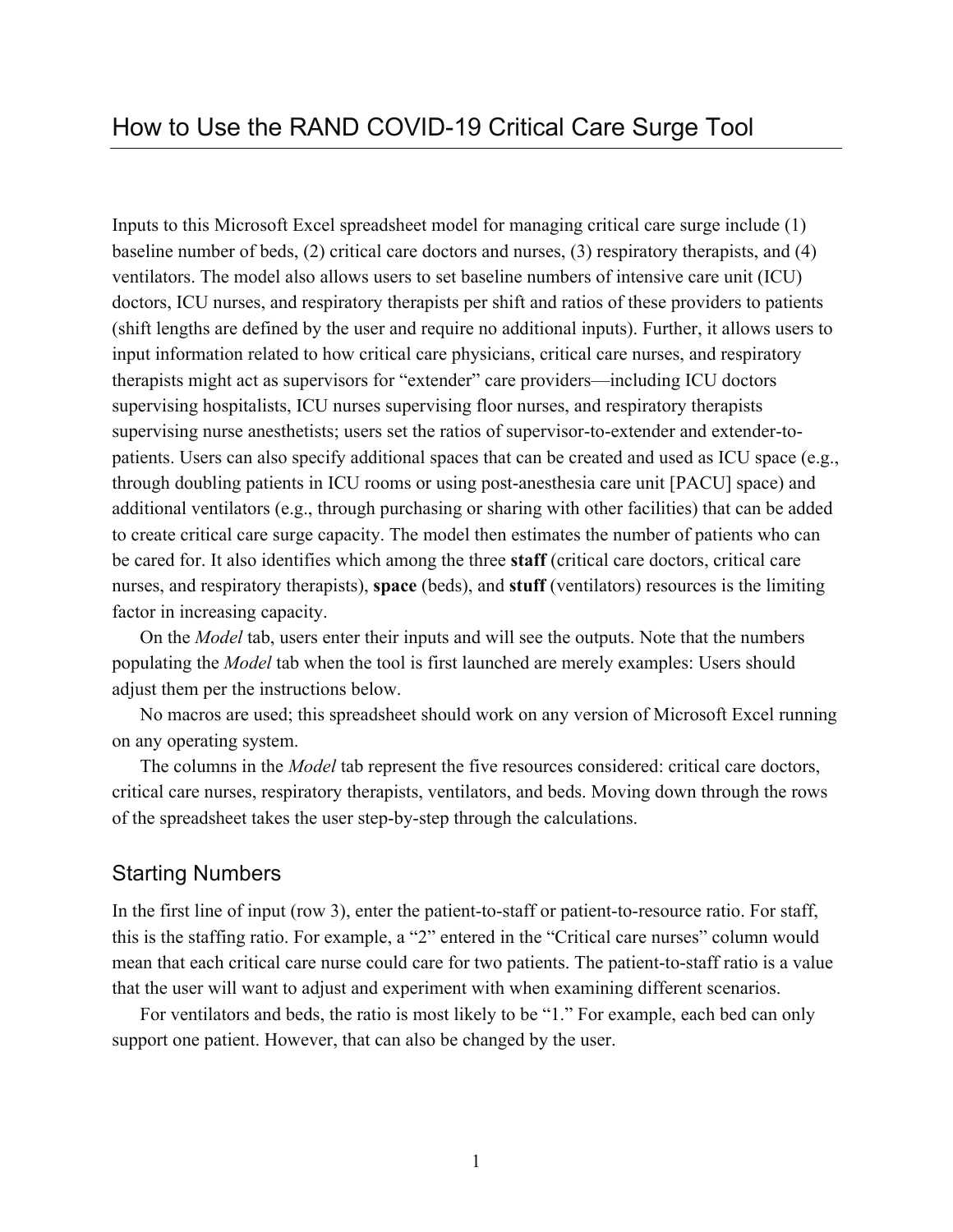Next, in row 5, enter the number of staff and/or resources that are available. This represents the baseline quantities *before additional resources are brought in*. **For staff, the number entered should be the number available per shift.**

In row 6, enter the percentage of staff in each category who are absent (if you have not already accounted for absences when entering the number of staff in row 5).

#### Augmentation by Fully Capable Personnel or Equipment

The next set of inputs allows the user to enter the number of additional fully capable (i.e., not an extender) personnel or equipment that might be brought in. By *fully capable personnel*, we mean individuals who have the necessary training and licenses so that they can provide critical care independently.

In row 9, enter the number of newly hired staff per shift and/or the number of ventilators or beds that are newly purchased or set up.

In row 10, enter the number of staff or resources borrowed from other departments (e.g., from outside the ICU) to care for critical care patients. For staff, this should be on a per-shift basis. The staff should be fully capable personnel. For nurses, for example, this might mean borrowing emergency department nurses or PACU nurses to function as ICU nurses. For beds, this might mean doubling up patients in ICU rooms, using PACU beds and available operating rooms.

In row 11, enter the number of resources, per shift. For staff, this could mean personnel from other hospitals, including federal facilities (such as those belonging to the military and other agencies). For ventilators, this could be items from the Strategic National Stockpile or other stockpiles.

#### Augmentation by Extenders Needing Supervision

There might not be enough fully capable personnel who can be brought in to meet the needs of the hospital. In that case, the hospital might want to consider personnel who are not fully capable but who would serve as extenders under the supervision of someone who is. For critical care physicians, this might mean using hospitalists as extenders. For critical care nurses, this might mean using floor nurses as extenders. For respiratory therapists, this might mean using nurse anesthetists. Use of such resources of course implies altered standards of care.

Each fully capable staff member can only supervise a certain number of extenders. In row 14, enter the extender-to-supervisor ratio (i.e., the maximum number of extenders that each supervisor could supervise). For example, a "3" in the "Critical care nurses" column would mean that each critical care nurse could supervise three floor nurses.

Each extender can only care for a certain number of patients. This is likely a smaller number of patients than a fully capable staff member could handle. In row 15, enter the patient-to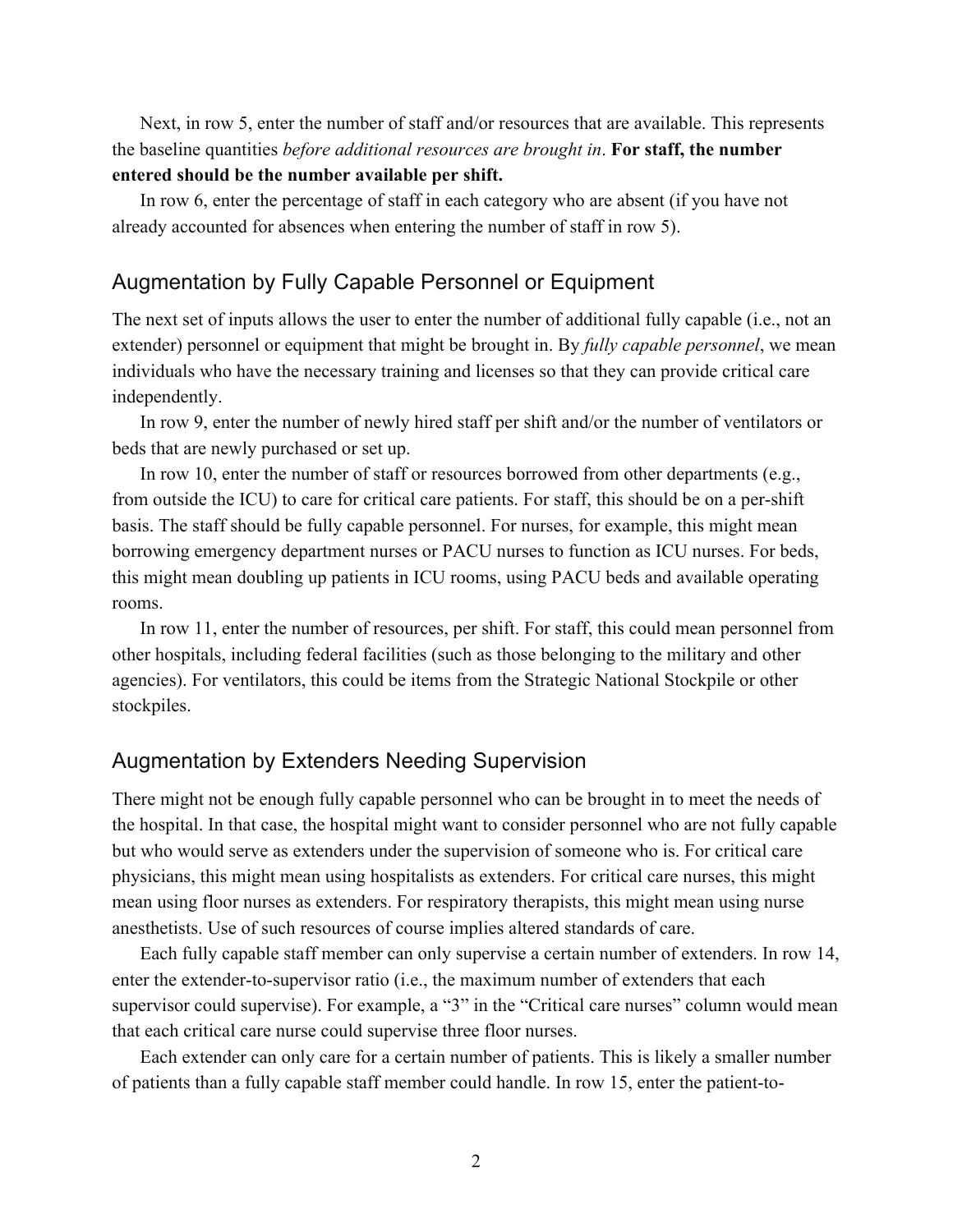extender ratio. For example, a "3" in the "Respiratory therapists" column would mean that each respiratory therapist extender could, with proper supervision, handle three patients.

Finally, in row 16, enter the number of extenders who could potentially be brought in, per shift, assuming there were enough fully capable staff to supervise them. (The spreadsheet will compute whether there are enough supervisors and determine whether all of those extenders can be brought in.)

#### **Calculations**

The remaining rows of the *Model* tab report the following output of calculations and do not require user input:

- Row 17 computes the number of supervisors who would be needed to supervise all the extenders who could potentially be brought in, for each type of staff.
- Row 18 flags whether there are enough supervisors for that type of staff. This will help the user know when a lack of supervisors impedes the use of more extenders.
- Row 19 computes the number of extenders who will be employed, given the limited number of supervisors available. These are the extenders who will be available, per shift, to do patient care.
- Row 21 is the number of patients who can be cared for by fully capable staff of each type. This figure is computed by multiplying the number of fully capable staff (row 12) by the patient-to-staff ratio (row 3). Note that we assume supervisors will care for patients in addition to supervising extenders.
- Row 22 is the number of patients who can be cared for by extenders of each type. This figure is computed by multiplying the number of extenders (row 19) by the patient-toextender ratio (row 15).
- Row 23 is the total number of patients who can be cared for by each type of staff or resource. This figure is the sum of line 21 and 22. These figures are also displayed in a bar chart to the right of the table (you may need to scroll to the right in the spreadsheet).

### How Many Patients Can We Care For?

The overall number of patients who can be cared for is determined by whichever resource staff, space, or stuff—that is most limited. Row 23 flags the resource that is the limiting factor by highlighting the cell in yellow. The overall number of patients who can be cared for is thus the minimum of the numbers in row 23. That answer is reported at the top of the bar chart, in cell M3.

#### Examining Different Scenarios

After entering an initial set of inputs and seeing how many patients can be cared for, you should use the tool to examine different scenarios. In particular, you may want to adjust the